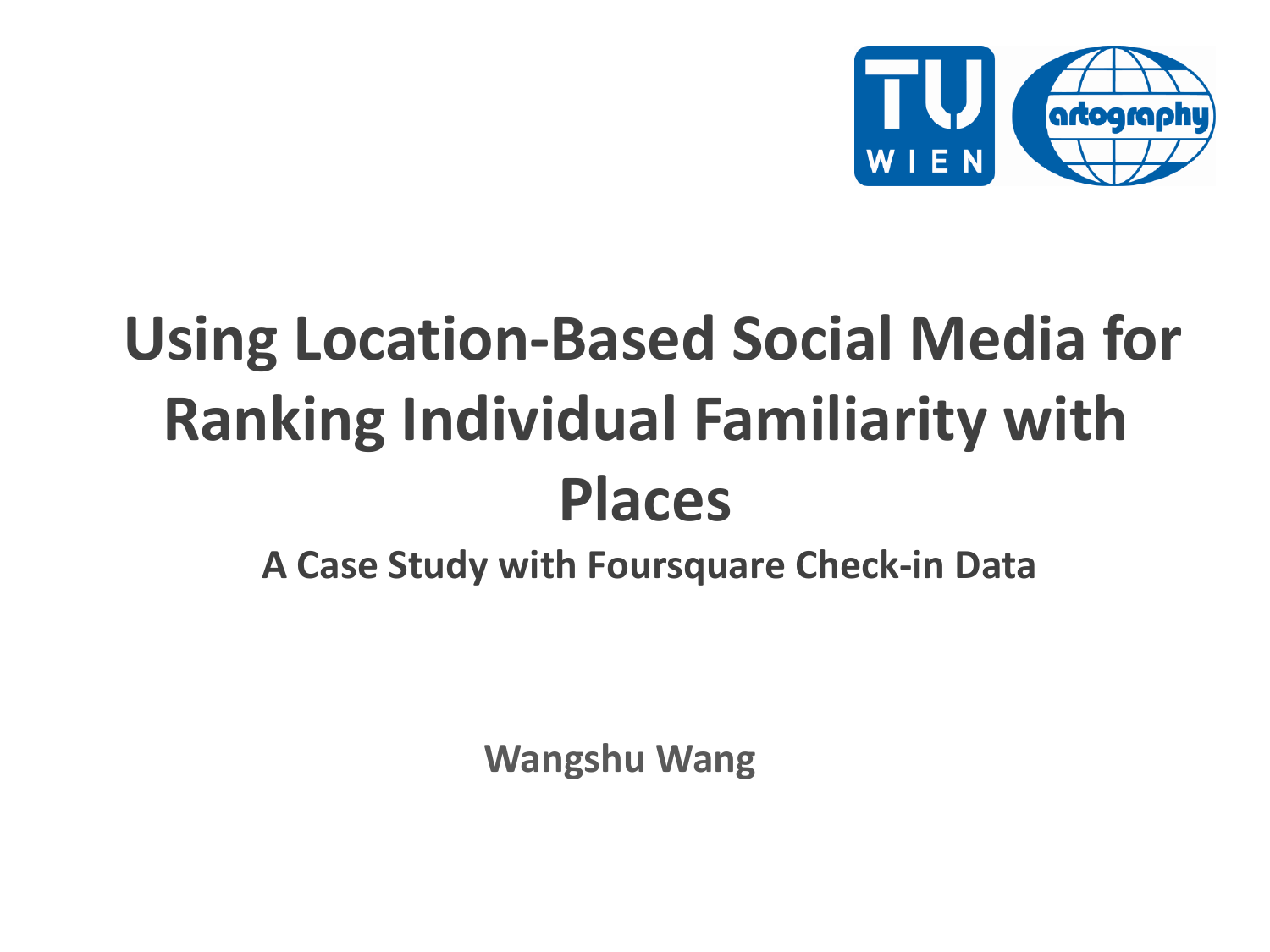## **Outline**

- **Introduction and research objective**
- **Methodology**
	- Identifying individually meaningful places
	- Ranking individual familiarity with places
- **Conclusions and future work**

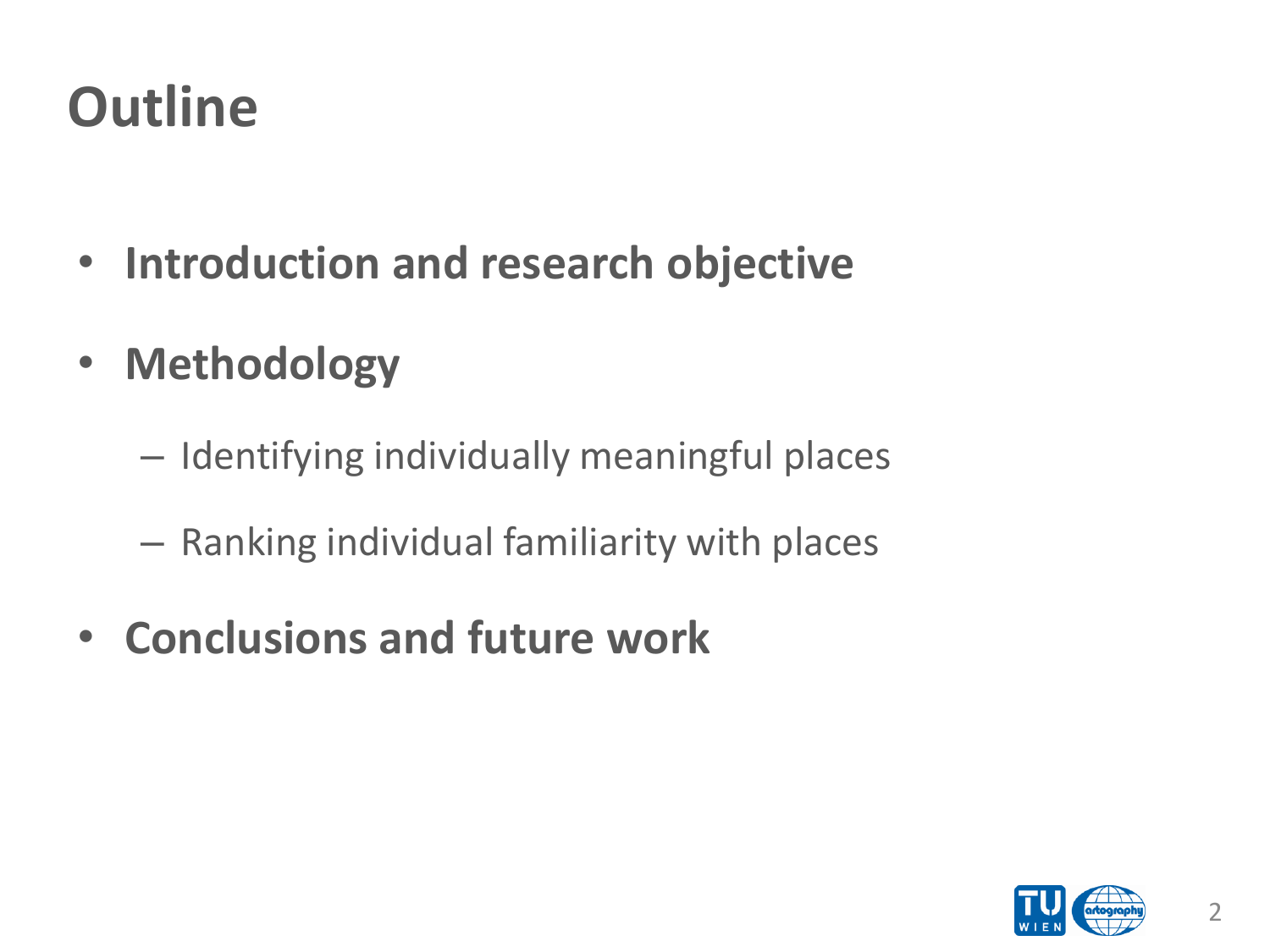#### **1. Introduction and research objective**

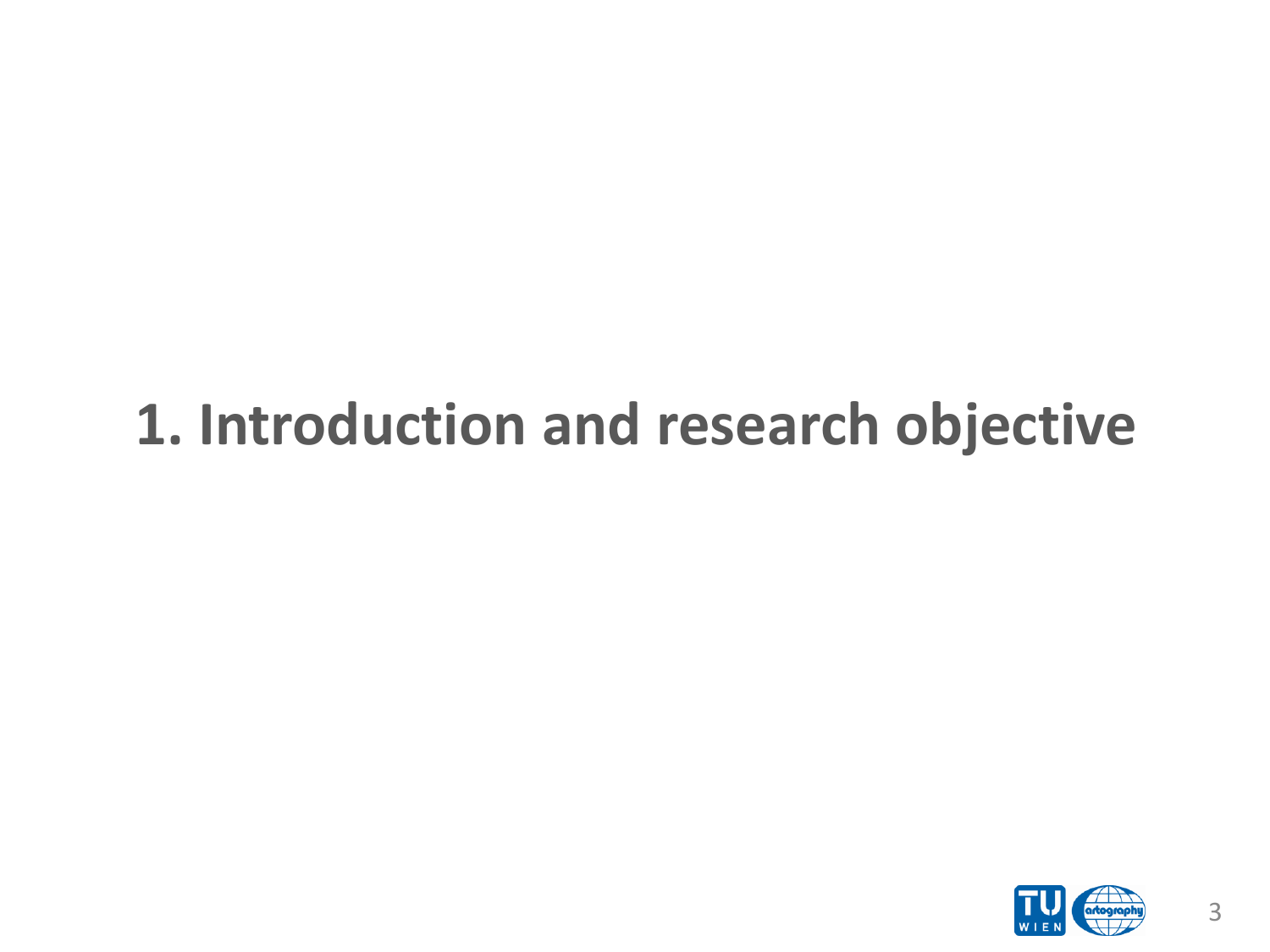# **1.1 Introduction**

- **Meaningful place**
	- A place that is associated with certain activities and meanings
- **Individual familiarity with a place** 
	- How familiar is a place to an individual
	- Can be inferred as visiting frequency, the extensity and intensity of the experiences
- Location-based services adapted to individual priori spatial knowledge





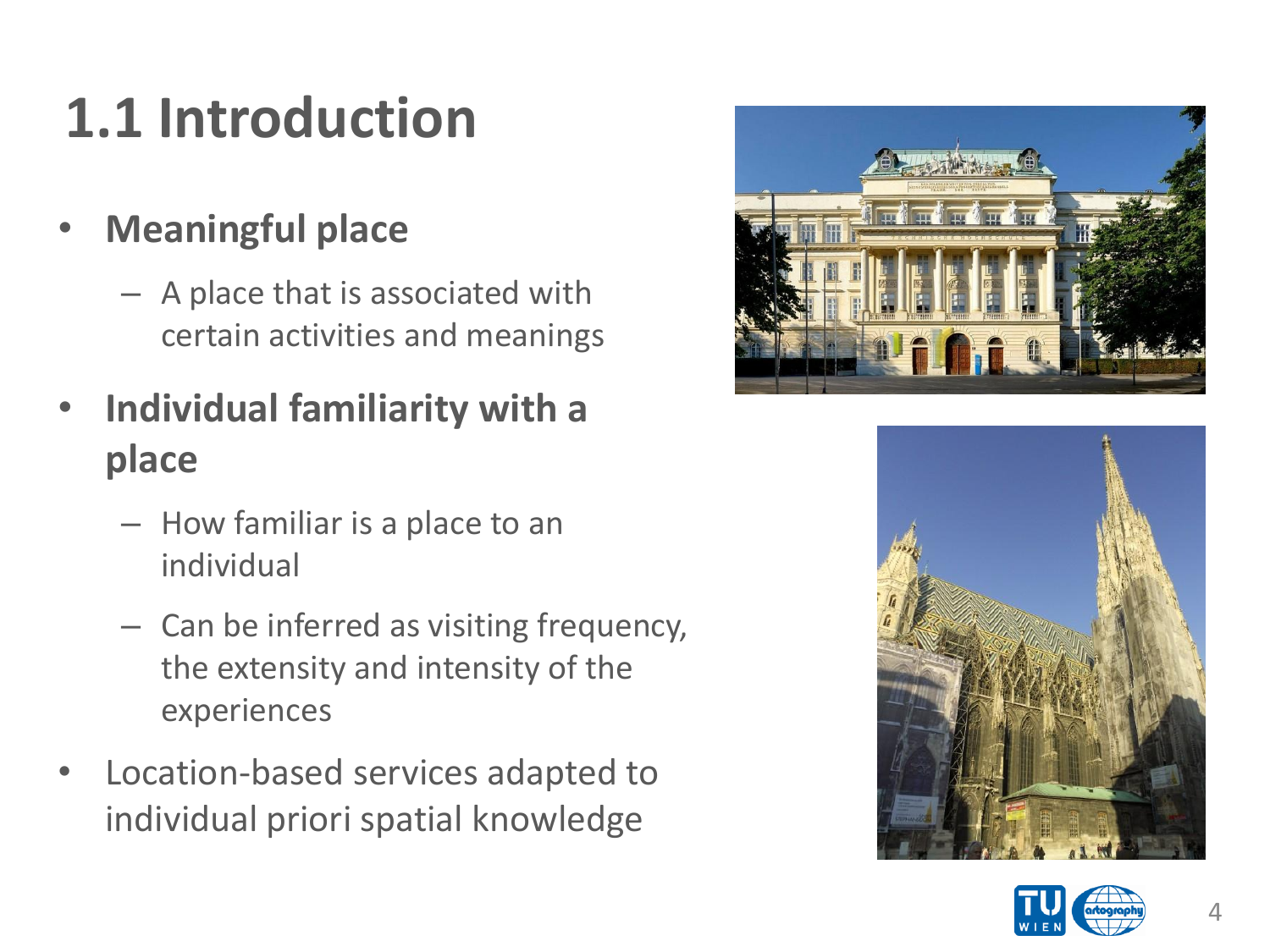## **1.2 Research objective**

- **This research aims at ranking individual familiarity with places using Foursquare check-in data.**
	- Identifying individually meaningful places
	- Ranking individual familiarity with places

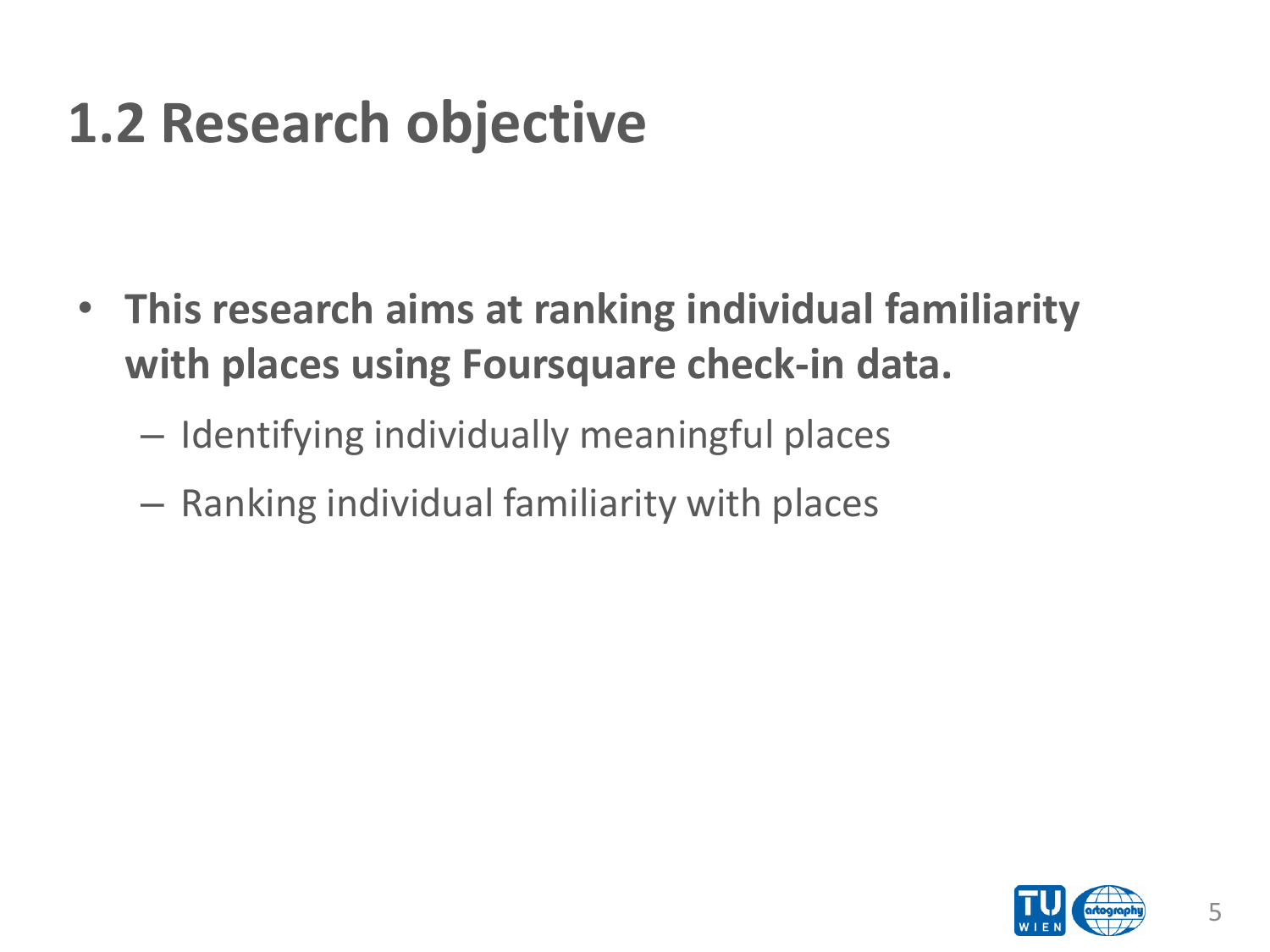#### **2. Identification of individually meaningful places: comparison of existing clustering algorithms**

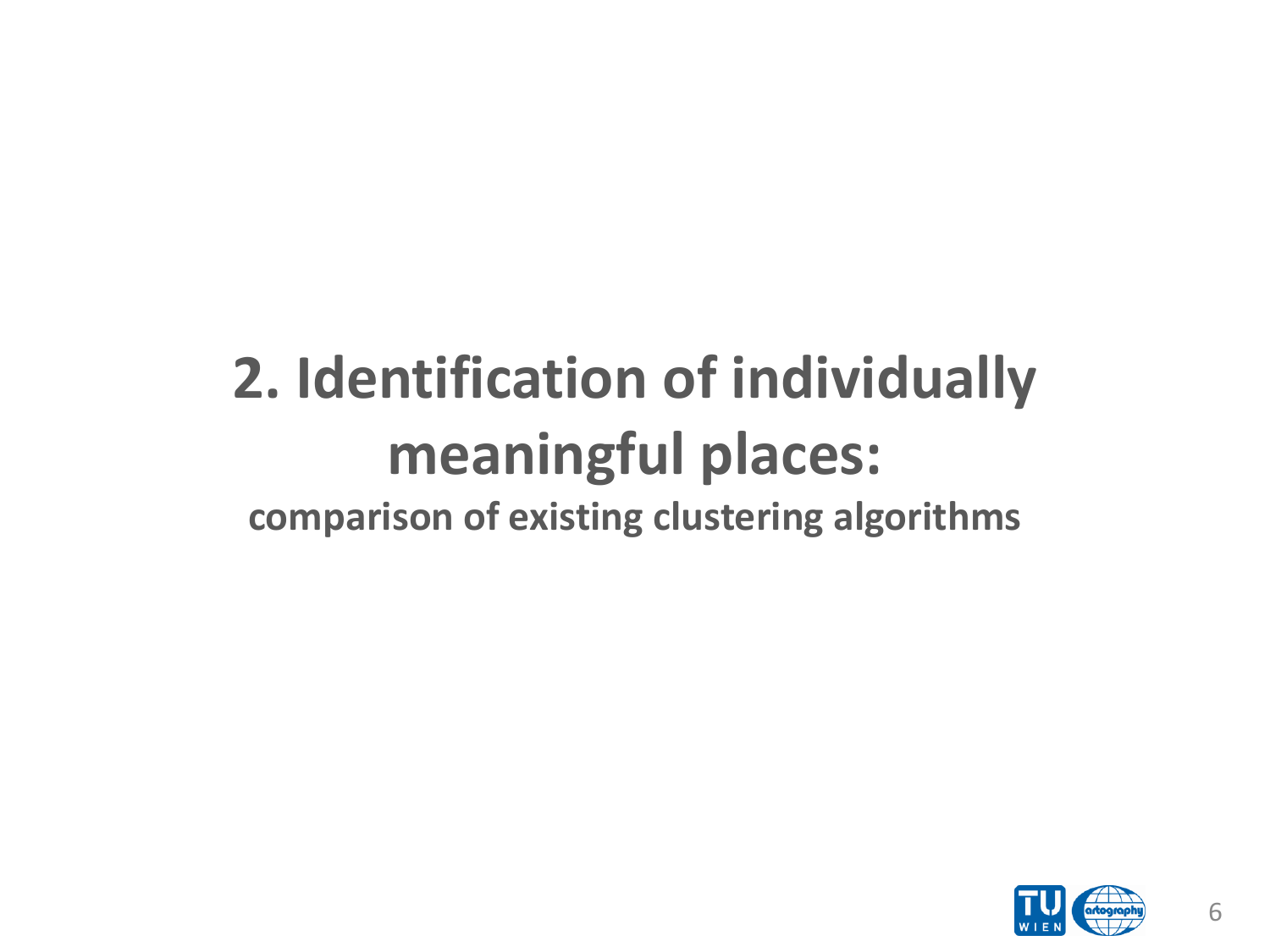# **2.1 Methodology**

- **Clustering user's check-ins to find out potential personal meaningful places**
- **Comparison of existing clustering algorithms**
	- SLINK
	- K-means
	- DBSCAN
	- EM algorithm for Gaussian mixture model





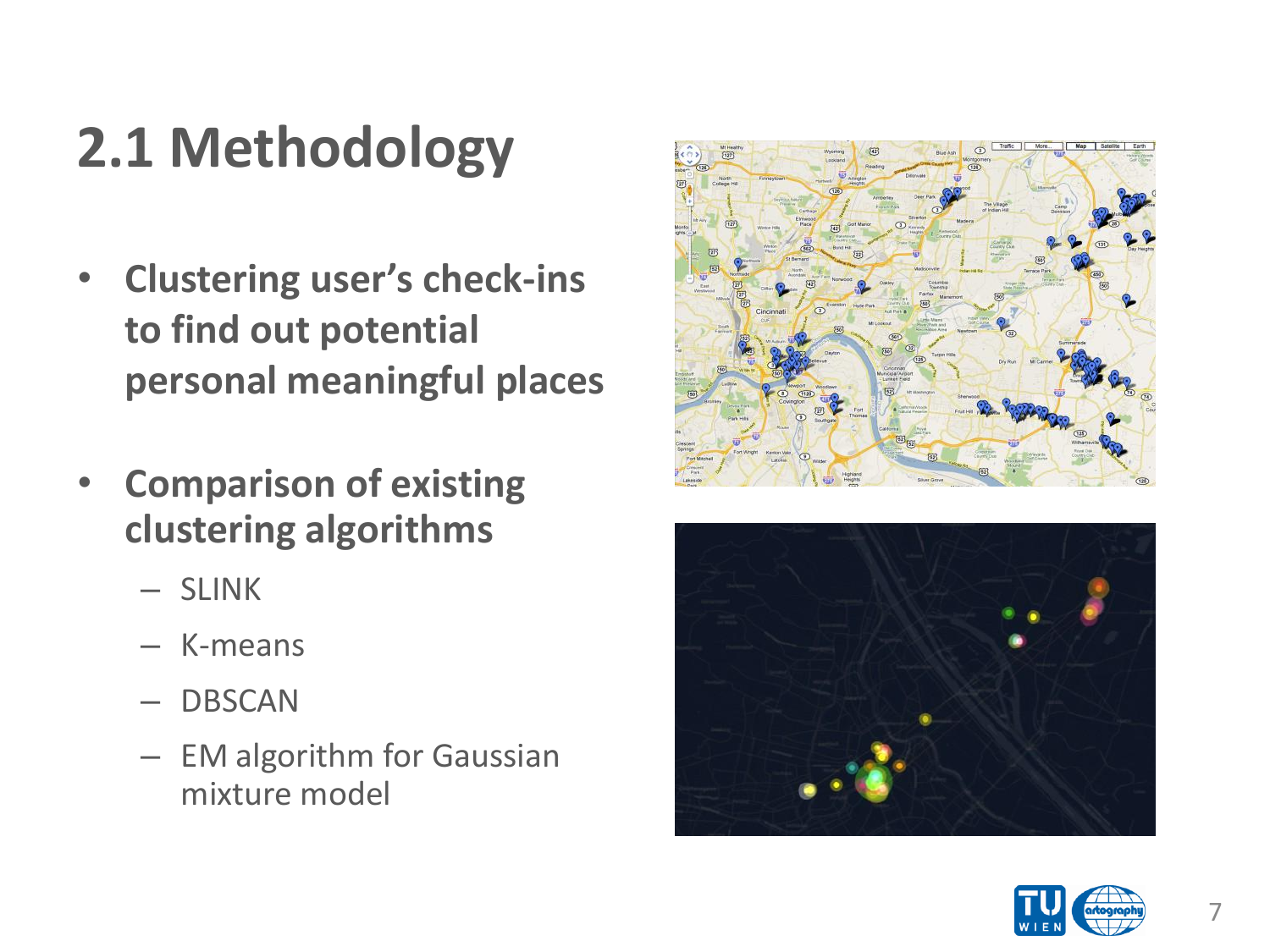## **2.2 Evaluation**

#### • **Study design:**

- 12 participants
- Users' check-in histories
- Their provided meaningful places lists , each place is a cluster of check-ins

#### • **Evaluation metrics:**

– Precision, recall, tolerance factor and F1-score

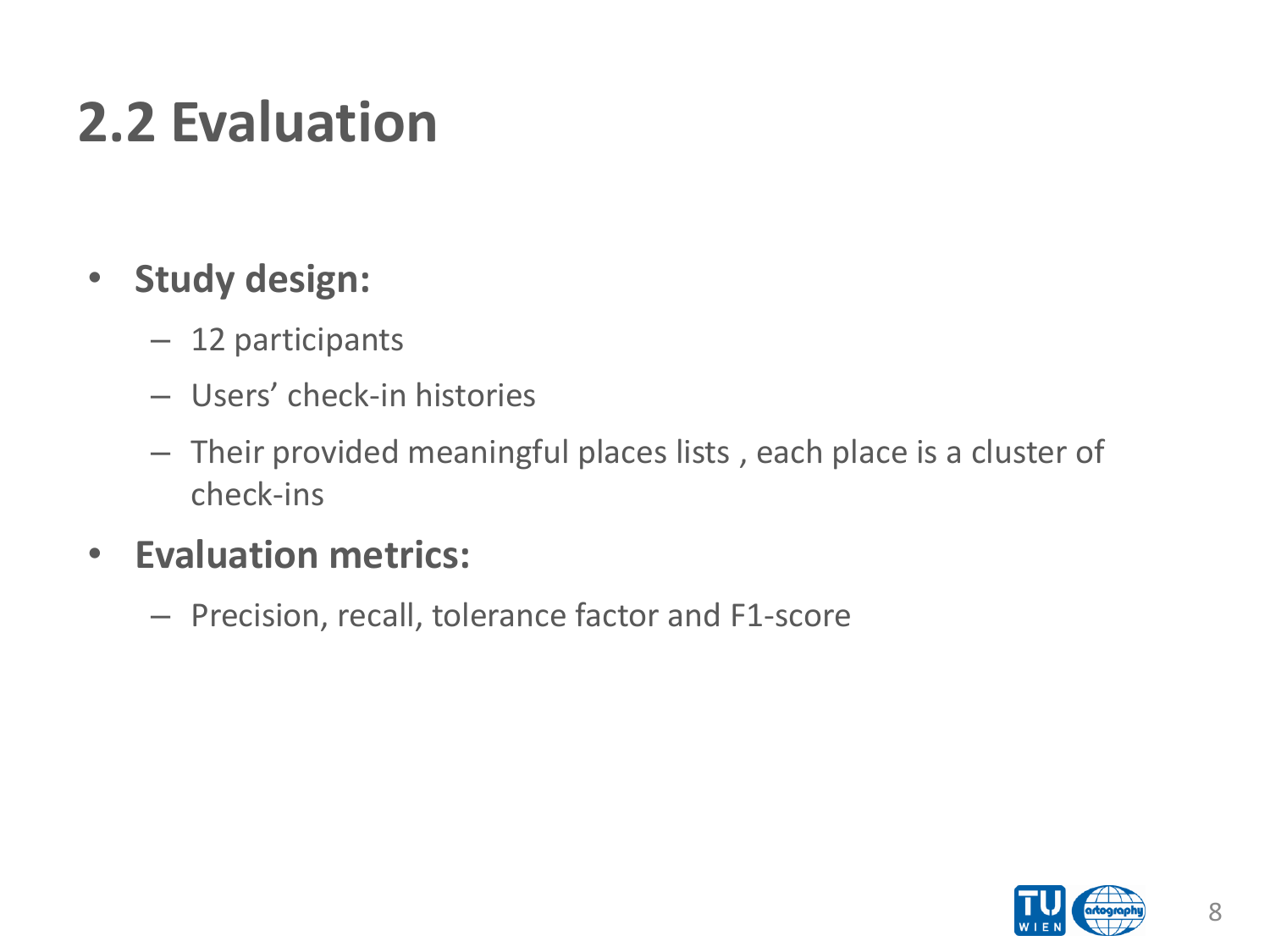#### **2.3 Results**

| <b>Algorithm</b> | <b>Precision</b> | <b>Recall</b> | <b>Tolerance</b><br><b>Factor</b> | F1-score | <b>Precision</b><br>$\ddot{\phantom{1}}$<br><b>Tolerance</b><br><b>Factor</b> |
|------------------|------------------|---------------|-----------------------------------|----------|-------------------------------------------------------------------------------|
| <b>SLINK</b>     | 0.516            | 0.647         | 0.281                             | 0.574    | 0.797                                                                         |
| K-means          | 0.672            | 0.441         | 0.134                             | 0.533    | 0.806                                                                         |
| <b>DBSCAN</b>    | 0.631            | 0.520         | 0.286                             | 0.570    | 0.917                                                                         |
| <b>EM</b>        | 0.537            | 0.353         | 0.119                             | 0.426    | 0.656                                                                         |

- The algorithms' performances vary on different data sets, i.e., different distribution of the data points
- **In general, DBSCAN balanced the best among the four algorithms.**

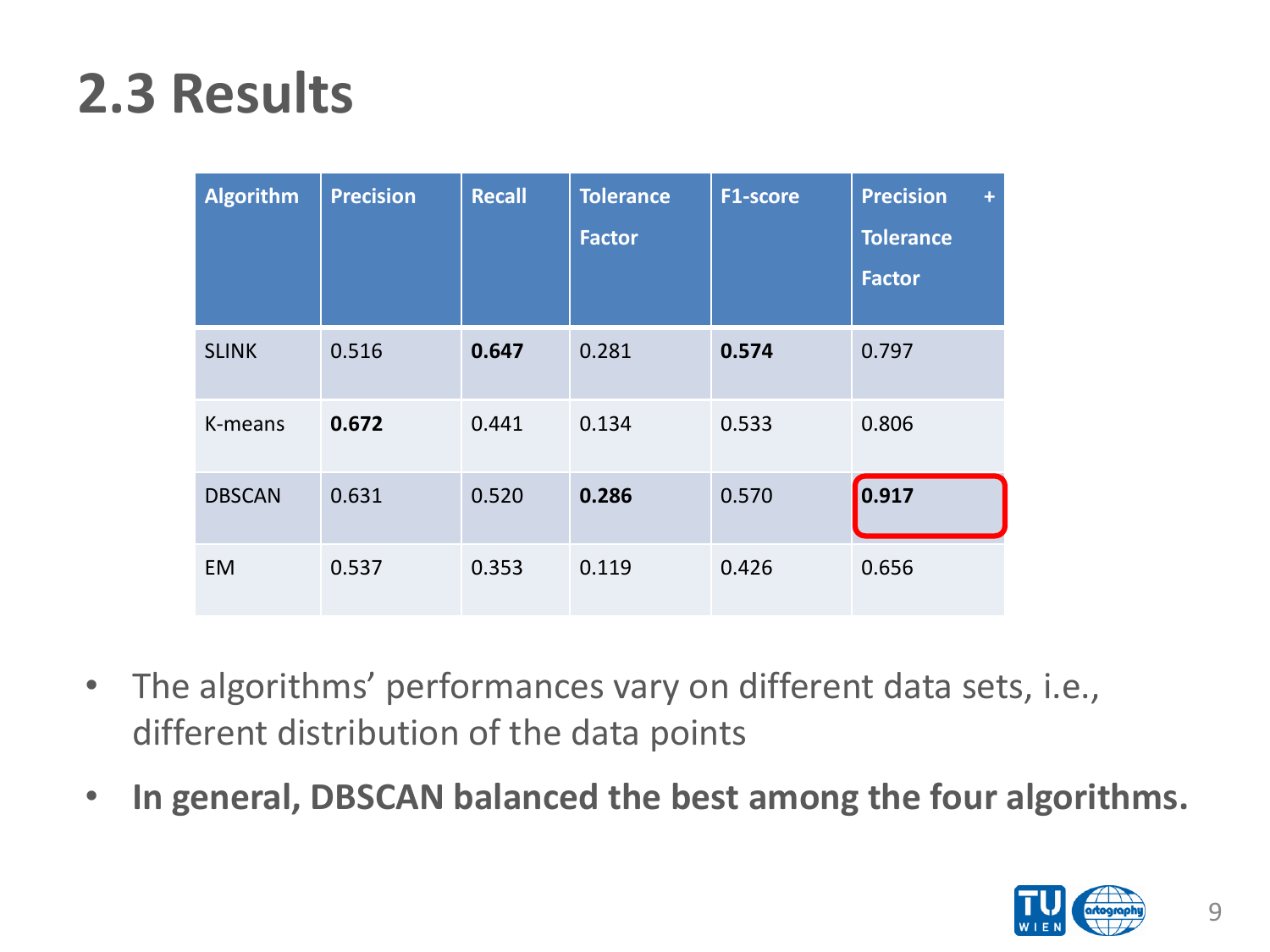# **3. Ranking individual familiarity with places**

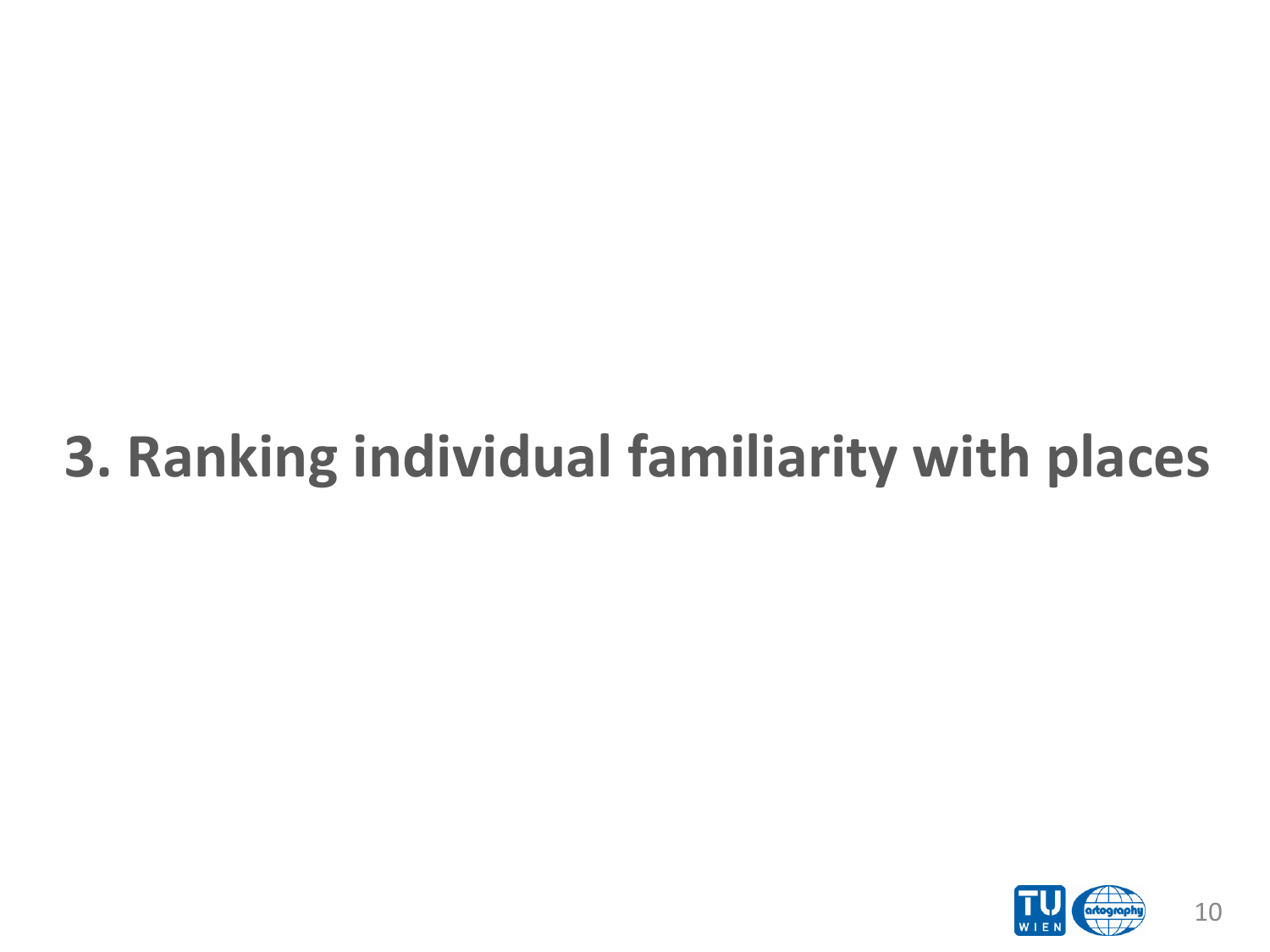# **3.1 Methodology**

- Influencing factors of the familiarity with a place: visiting frequency, the extensity and intensity of the experiences
- **Frequency**: Foursquare check-ins
- **Extensity**: impractical to estimate
- **Intensity** : weight each check-in by user's tagging activities ("shout", "photos" and "like")
	- Each check-in has an initial weighting of 1;
	- "shout", "photos" and "like" inside a check-in item each weights 1;
	- The weighting of a check-in is at least 1 and can sum up to at most 4.
- Ranking the discovered places according to their weightings

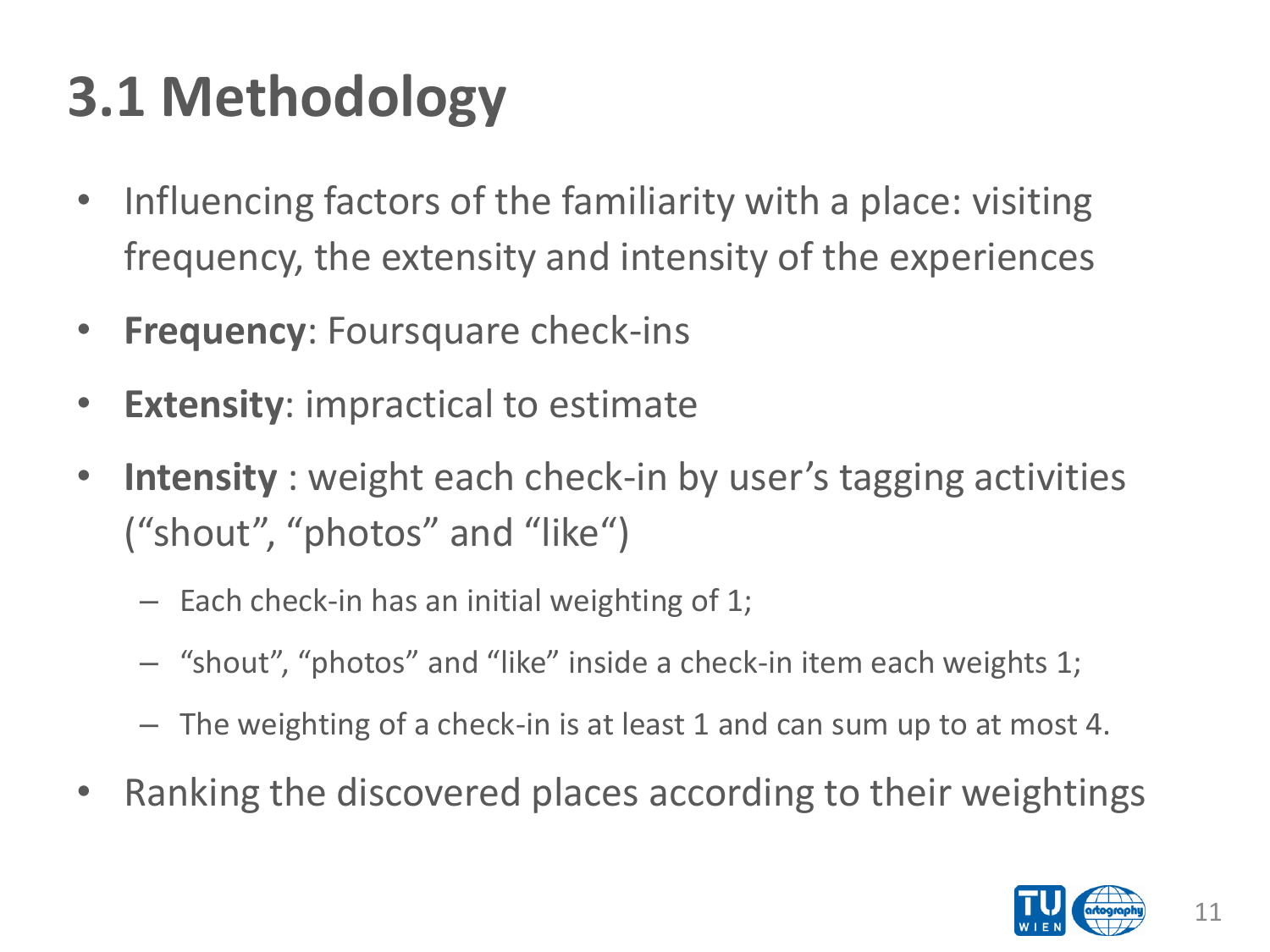## **3.2 Evaluation**

- **Study design:**
	- 23 participants
	- User's ranking of the discovered places
	- Comparison with random rankings

#### • **Evaluation metrics**

- Spearman's rank correlation coefficient (ρ)
- Paired t-test



#### **Discovered Places**

Based on your Foursquare checkin history, the following places(areas) are discovered. The place numbers are randomly assigned and are corresponding to the marker numbers on the map.

Place 1: Area including Donauzentrum (26A, 93A, N25) (Austria), Starbucks Kiosk im Donauzentrum (Wagramer Straße 81, 1200, Wien, Austria)

Place 2: Area including Rautenweg (Austria)

Place 3: Area including Stephansplatz (Stephansplatz, 1010, Vienna, Austria), Manner Store (Stephansplatz, Wien, Austria), U Stephansplatz (Stephanspl., 1010, Wien, Austria)

Place 4: Area including MERKUR Ihr Markt (Zwerchäckerweg 20 - 24, 1220, Wien, Austria)

Place 5: Area including S Traisengasse (Traisengasse, 1200, Wien, Austria)

Place 6: Area including IKEA (Sverigestr. 1a, 1220, Wien, Austria), IKEA Restaurant (IKEA, Sverigestraße 1a, 1220, Wien, Austria)

Place 7: Area including TU Wien Mensa (Wiedner Hauptstr. 8-10, TU Wien Freihaus, 1040, Wien, Austria), TU Wien Freihaus (Wiedner Hauptstraße 8-10, 1040, Wien, Austria), Universitätsbibliothek der Technischen Universität Wien (Resselgasse 4, TU Wien, 1040, Wien, Austria) ....

Place 8: Area including Erzherzog-Johann-Platz (Erzherzog-Johann-Platz, 1040, Wien, Austria), Fachschaft Geodäsie (Austria), TU Wien Neues EI (Gusshausstraße 24-29, 1040, Wien, Austria)

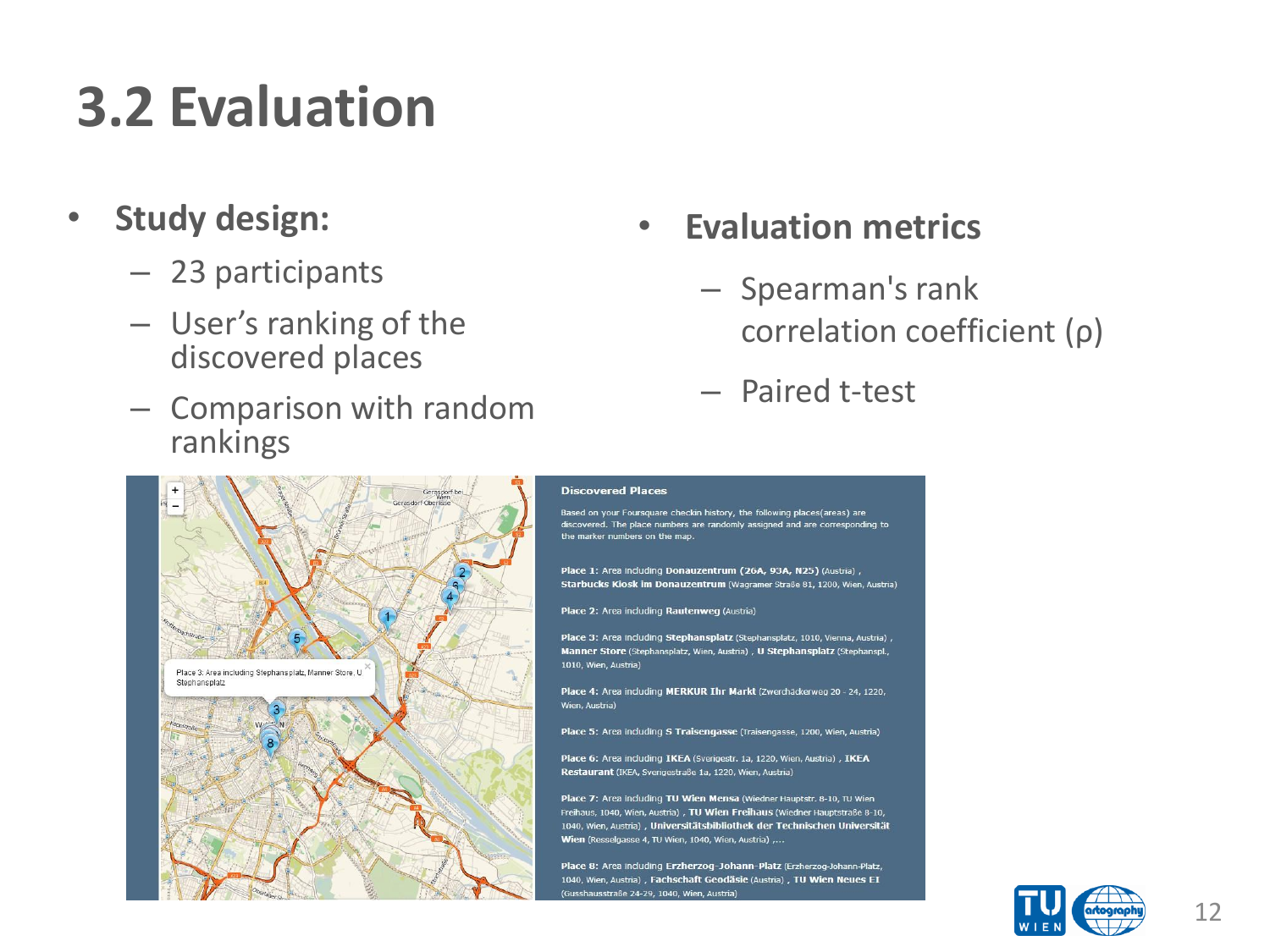#### **3.3 Results**



The Mean values of ρ for Different Rankings

- **Able to rank individual familiarity with places**
- **Positive association, but not strong**
	- Simple weighting scheme: differentiated weightings for tagging activities, different intensities of a same tagging activity
	- Limitation of Foursquare API: combination of different lcation-based social media

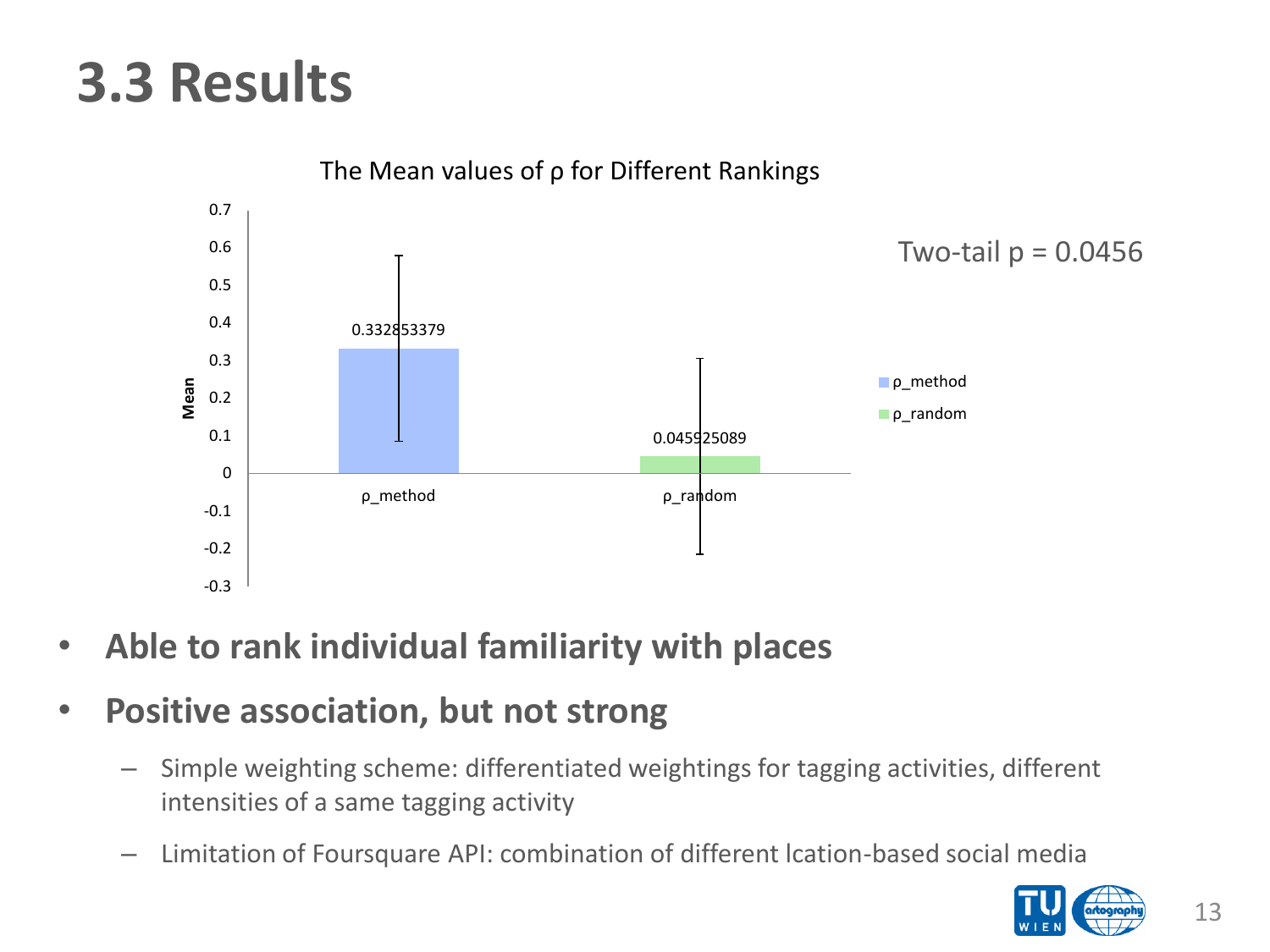## **4. Conclusion and future work**

- **Using location-based social media is able to rank individual familiarity with places.**
- **Refining the weighting scheme**
	- A deeper insight on the influencing factors of human familiarity with places
	- Natural Language Processing on the text descriptions
	- Training set and validation set

• **…**

- **Combination of different location-based social media**
- **A categorization of individual importance instead of a ranking**